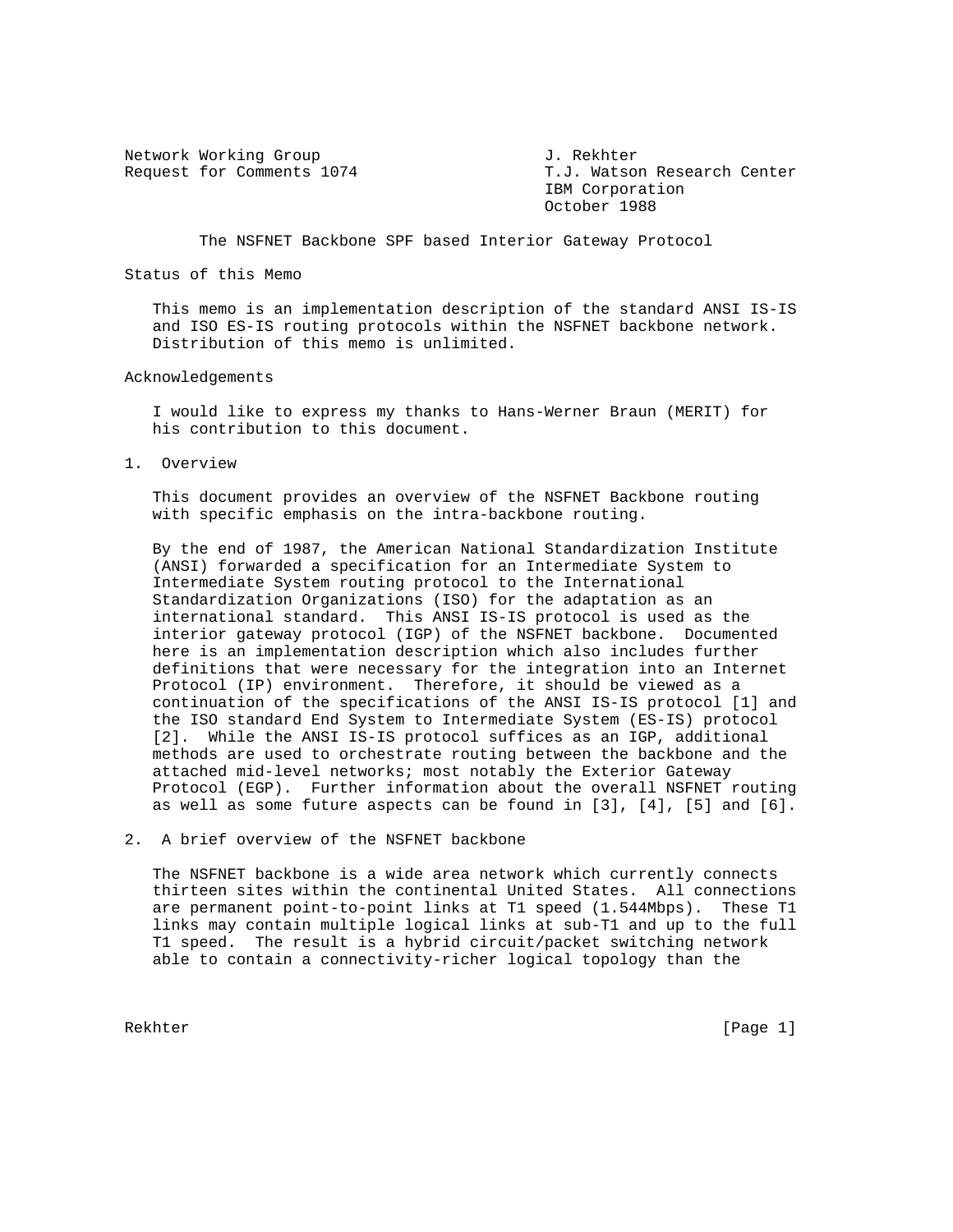underlying physical topology would allow by itself. Each site has a Nodal Switching Subsystem (NSS) which is responsible for packet switching. Each NSS is a RISC technology based multiprocessor system using IBM RT/PC processors which operate a modified version of a 4.3BSD kernel. For the purpose of routing, each NSS is considered as a single entity which has connections to both other NSS (via the logical network infrastructure) and to regional networks (via local area network attachments; typically an Ethernet).

 The routing protocol which is used for the inter-NSS routing within the NSFNET backbone is an adaptation of the ANSI IS-IS routing protocol [1]. The routing protocol which is used between the backbone and the attached mid-level networks is the Exterior Gateway Protocol (EGP) [3]. The information exchange between the backbone and its connected EGP peers is subject to policy based routing restrictions which are maintained in the Policy Based Routing Database [4,5].

3. An overview of the ANSI IS-IS routing document

 The ANSI IS-IS routing protocol specifies a two level hierarchical routing where Level 1 routing deals with routing within an area, while Level 2 routing deals with routing between different areas.

 This routing protocol belongs to a class of so called "Link State" protocols where each node maintains a complete topology of the whole network. The route computation is based on a modified version of Dijkstra's Shortest Path First (SPF) algorithm.

 Both Level 1 and Level 2 routing use two types of Protocol Data Units (PDU):

 The Level 1 Router Link PDU lists IS neighbors. The Level 1 End System PDU lists ES neighbors.

 The Level 2 Router Link PDU lists neighbor Level 2 routes. The Level 2 End System PDU lists address prefixes for systems in other Routing Domains.

 The ANSI IS-IS document separates subnetwork independent functions from the subnetwork dependent functions. Subnetwork independent functions include dissemination of Router Link and End System Link PDU's and the Routing Algorithm. The subnetwork dependent functions cover different types of subnets such as X.25, permanent point-to point links and LANs.

 The IS-IS Protocol is designed to interoperate with the End System to Intermediate System (ES-IS) routing exchange protocol [2]. The ES-IS

Rekhter [Page 2]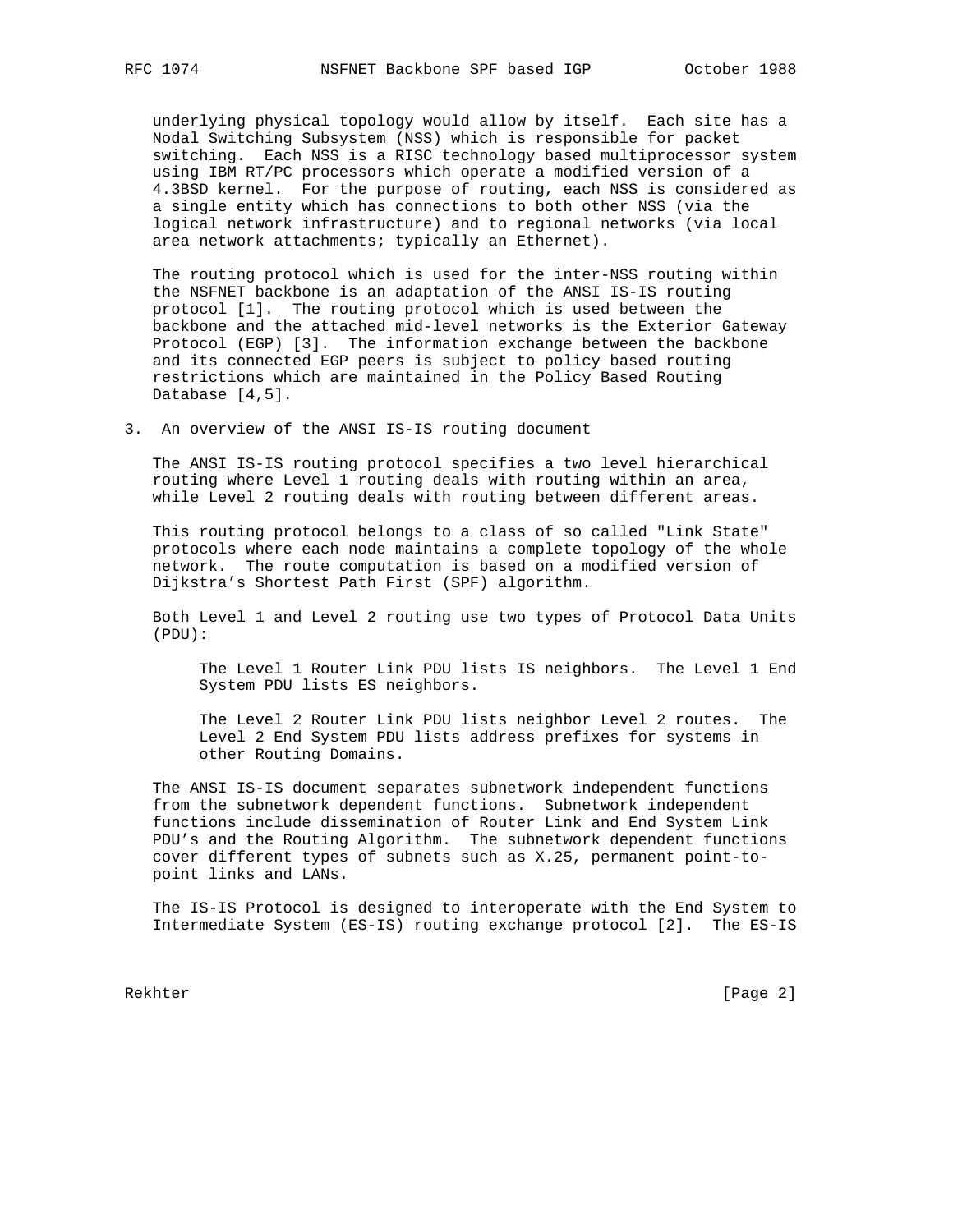protocol is used to determine connectivity and network layer addresses. This information is used to construct the Router Link PDUs.

4. How the ANSI IS-IS protocol is adapted for the NSFNET backbone routing

 The NSFNET backbone implements a subset of the ANSI IS-IS protocol. With respect to subnetwork independent functions, it only supports Level 2 routing. With respect to subnetwork dependent functions, it only supports general topology subnetworks with permanent point-to point links. Since the ANSI IS-IS protocol is designed for ISO Network Service Access Point (NSAP) addresses, there is a need to encapsulate IP addresses into NSAP addresses.

 For this, the Initial Domain Part (IDP) is unused. The Domain Specific Part (DSP) includes nine bytes which are partitioned as follows:

 2 bytes - administrative domain 2 bytes - empty 4 bytes - IP address

1 byte - empty

 In the ANSI IS-IS protocol, each router has its own identifier (ID) which is 6 bytes long. For the NSFNET implementation, the first 2 bytes of the ID are empty and the last four bytes include the IP address of a particular router.

 The NSFNET backbone PDUs (both IS-IS and IS-ES) are transmitted as a protocol on top of IP, with "85" being the assigned protocol number for this purpose. The IS-IS PDUs are distinguished from the IS-ES PDUs by the Protocol Discriminator Field within the PDUs. The IP fragmentation/reassembly mechanism provides support for transmission of up to 64 kilobytes in a single IP packet. Within the backbone, it is highly unlikely that the size of IS-IS PDUs will exceed this limit. Therefore, no IS-IS fragmentation/reassembly is implemented for this environment. This is different from the ISO framework where the ISIS is located directly on top of the Data Link Layer.

 For the purpose of the NSFNET Backbone routing, each Autonomous System (AS) is treated as a separate Administrative Domain (AD). The list of administrative domains (as obtained via EGP and filtered through the Policy Based Routing Database) which are connected directly to a particular NSS is distributed in the set of the

Rekhter [Page 3]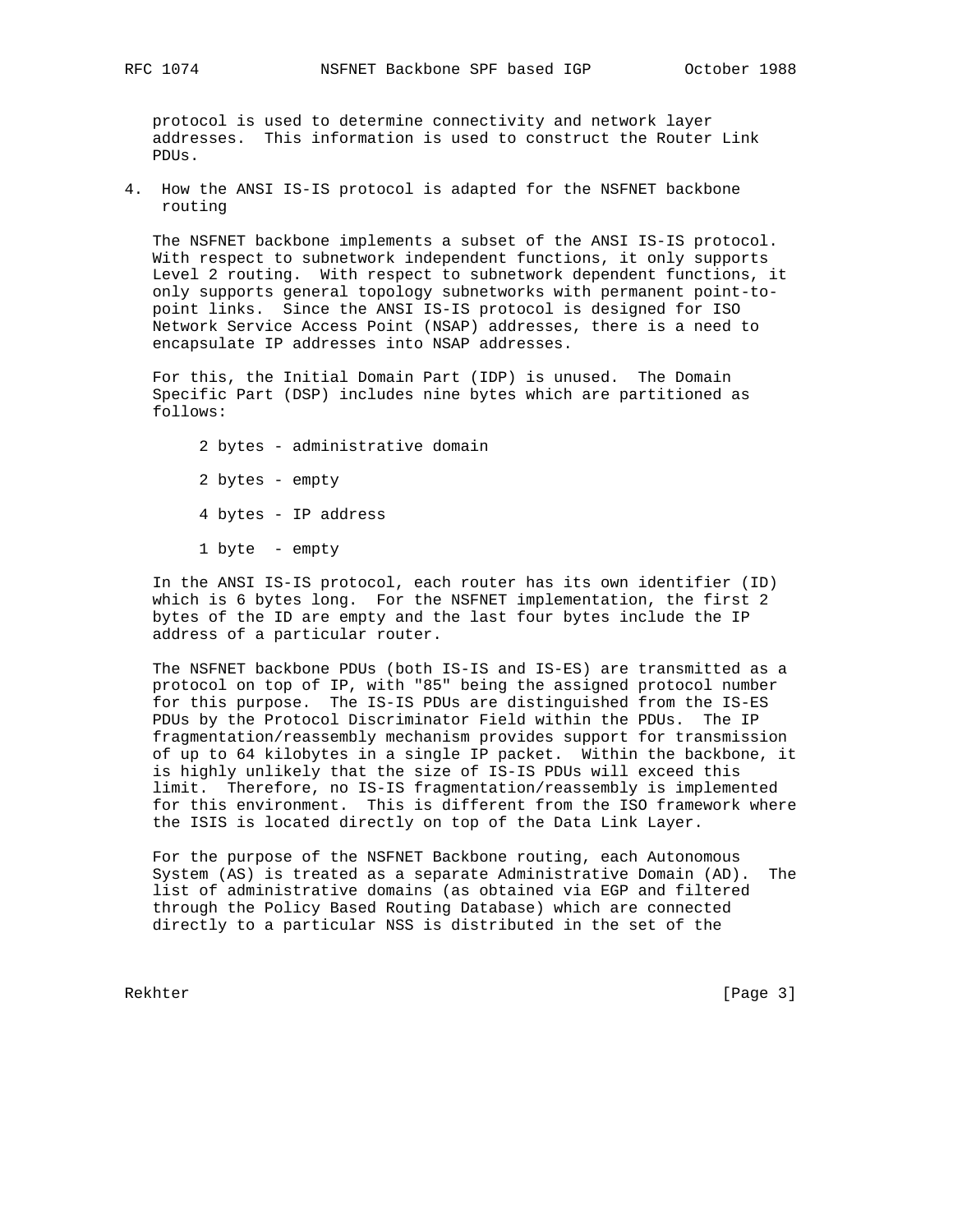partitionAreaAddresses part of the Level 2 Router Links PDU. Each area address is 5 bytes long and consists of 3 empty bytes (IDP) followed by 2 bytes of the Administrative Domain.

 The reachability information obtained from regional networks via EGP is distributed within the backbone by End System PDUs. In order to support multi-domain topologies, the ANSI IS-IS protocol allows for a set of Address Prefixes to be entered by the System Management at the boundary IS. In the NSFNET Backbone, these Address Prefixes are obtained via the Exterior Gateway Protocol. For each network listed in EGP NR packets which is received from an EGP peer, the network and administrative domain number of the EGP peer are encapsulated into NSAP addresses (as described above). A complete NSAP address is used as an address prefix in the reachable address prefix neighbor part of the End System PDU. The cost field in the reachable address prefix neighbor part of the End System PDU is derived from the Policy Based Routing Database maintained in each NSS.

 At each NSS, the reachability information obtained from other nodes (via their End System PDU's) is passed on to the mid-level network EGP peers, following the appropriate processing and filtering according to the Policy Based Routing Database.

 The Network Entity Title (NET) (which is used in the IS-ES protocol) is eleven bytes long and is constructed by first encapsulating an IP address into a NSAP address, then taking the first 11 bytes of this address as a NET.

5. Current timer parameters

The following timer parameters are currently implemented:

Hello Interval (IS-ES Hello): 10 seconds

Hold Time (ES-IS protocol): 40 seconds

 Other timer parameters for the IS-IS protocol are taken from the section 6.3.7 of [1].

## 6. References

- [1] "Intermediate System to Intermediate System Intra-Domain Routing Exchange Protocol", ANSI X3S3.3/87-150R, 1987-10-29.
- [2] "End System to Intermediate System Routing Exchange Protocol for use in conjunction with the Protocol for providing the Connectionless-Mode Network Service (ISO8473)", ISO JTC1/SC6/N4802R, 1988-03-26.

Rekhter [Page 4]